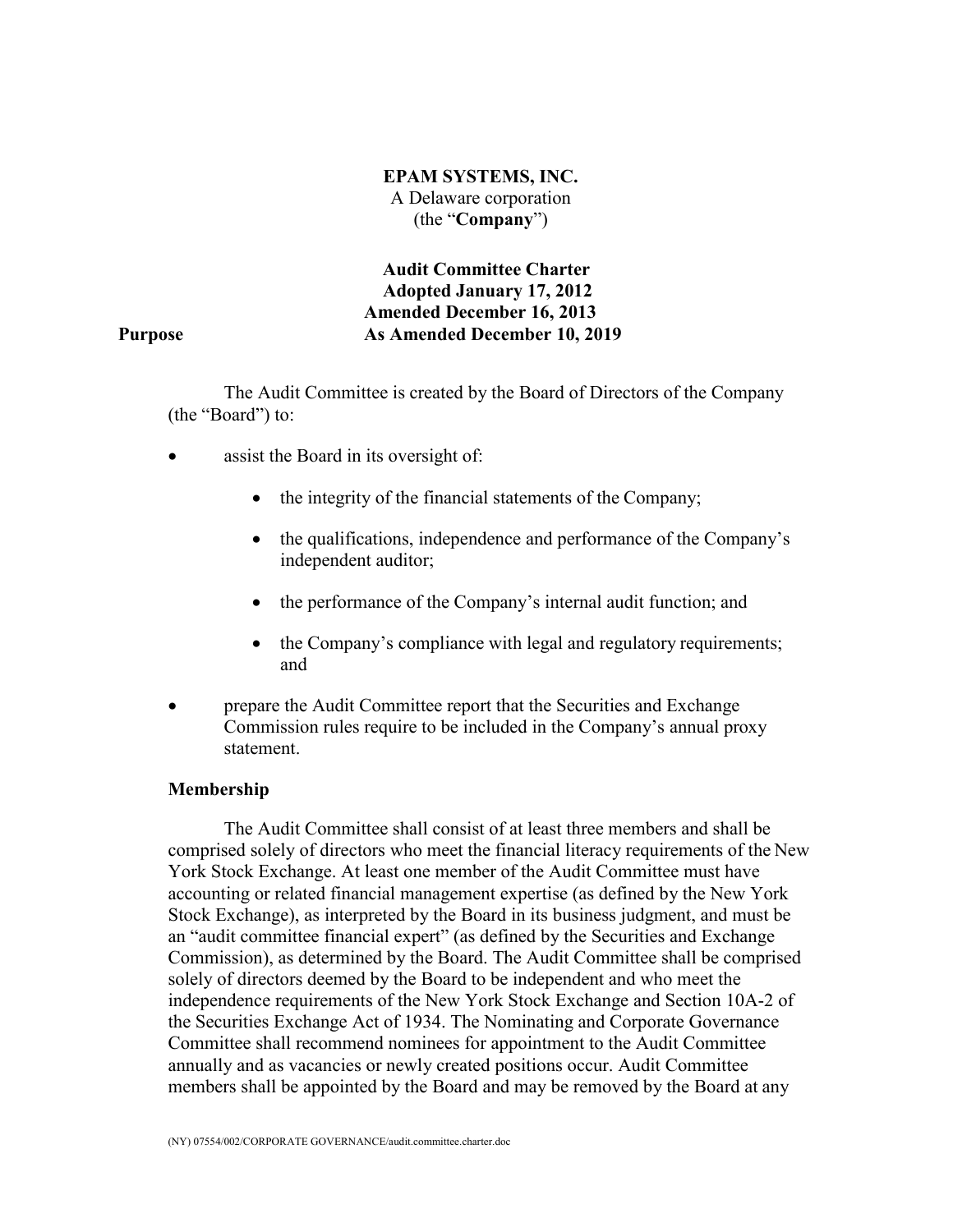time. The Nominating and Corporate Governance Committee shall recommend to the Board, and the Board shall designate, the Chairman of the Committee.

### **Responsibilities**

In addition to any other responsibilities which may be assigned from time to time by the Board, the Audit Committee is responsible for the following matters.

## *Independent Auditor*

- The Audit Committee shall be directly responsible for the appointment, compensation, retention and oversight of the work of any accounting firm engaged for the purpose of preparing or issuing an audit report or performing other audit, review or attest services for the Company (subject, if applicable, to shareholder ratification). Each such accounting firm shall report directly to the Audit Committee.
- The Audit Committee shall pre-approve the audit services and non-audit services to be provided by the Company's independent auditor pursuant to pre-approval policies and procedures established by the Audit Committee. The Audit Committee may delegate its authority to pre-approve services to one or more Audit Committee members, provided that such designees present any such approvals to the full Audit Committee at the next Audit Committee meeting.
- The Audit Committee shall discuss with the independent auditor its responsibilities under generally accepted auditing standards, review and approve the planned scope and timing of the independent auditor's annual audit plan(s) and discuss significant findings from the audit, including any problems or difficulties encountered.
- The Audit Committee shall evaluate the independent auditor's qualifications, performance and independence, and shall present its conclusions with respect to the independent auditor to the full Board on at least an annual basis. As part of such evaluation, at least annually, the Audit Committee shall:
	- obtain and review a report or reports from the Company's independent auditor:
		- describing the independent auditor's internal quality-control procedures;
		- describing any material issues raised by (i) the most recent internal quality-control review, or peer review, of the auditing firm, or (ii) any inquiry or investigation by governmental or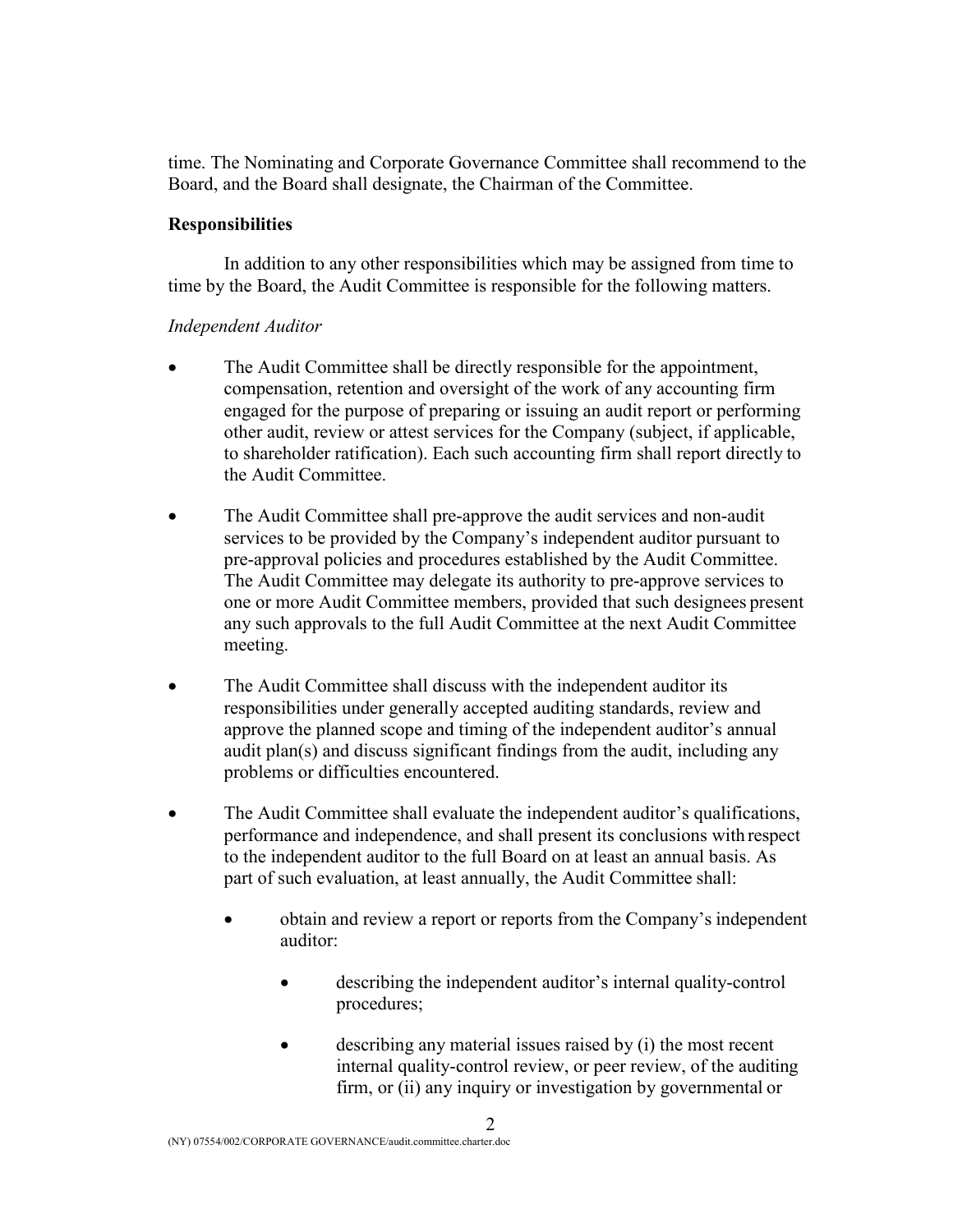professional authorities, within the preceding five years, regarding one or more independent audits carried out by the auditing firm; and any steps taken to deal with any such issues; and

- describing all relationships between the independent auditor and the Company consistent with applicable requirements of the Public Company Accounting Oversight Board regarding the independent auditor's communications with the audit committee concerning independence.
- assuring that Section 10A of the Securities Exchange Act of 1934 has not been implicated;
- review and evaluate the lead audit partner of the independent auditor team(s), as well as other senior members;
- confirm and evaluate the rotation of the audit partners on the audit engagement team partners as required by law;
- consider whether the independent auditor should be rotated, so as to assure continuing auditor independence; and
- obtain the opinion of management and the internal auditors of the independent auditor's performance.
- The Audit Committee shall establish policies for the Company's hiring of current or former employees of the independent auditor.

## *Internal Auditors*

- At least annually, the Audit Committee shall evaluate the performance, responsibilities, budget and staffing of the Company's internal audit function and review and approve the internal audit plan. Such evaluation shall include a review of the responsibilities, budget and staffing of the Company's internal audit function with the independent auditor.
- At least annually, the Audit Committee shall evaluate the performance of the senior officer or officers responsible for the internal audit function of the Company, and make recommendations to the Board and management regarding the responsibilities, retention or termination of such officer or officers.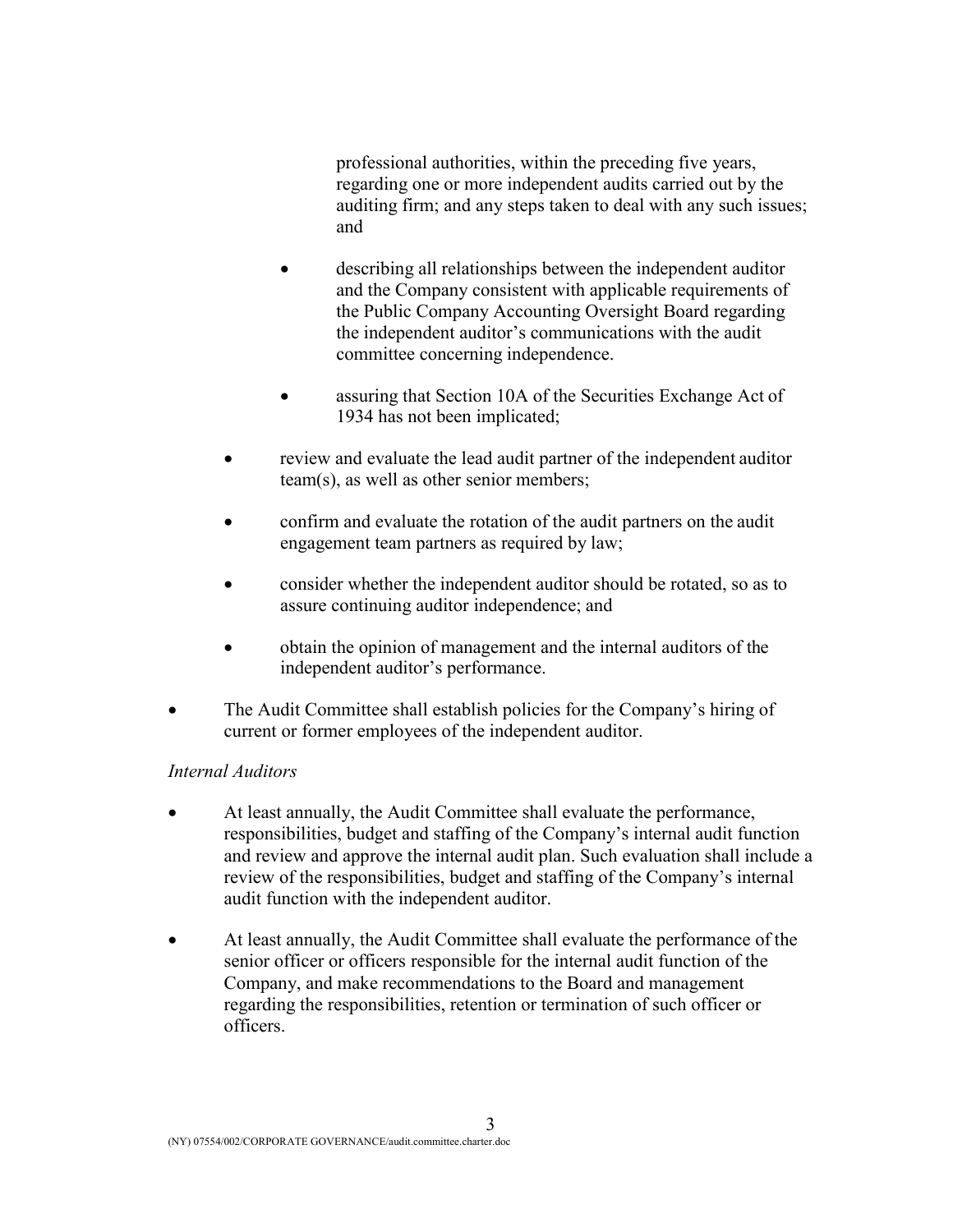## *Financial Statements; Disclosure and Other Risk Management and Compliance Matters*

- The Audit Committee shall meet to review and discuss with management and the independent auditor:
	- the annual audited financial statements, including reviewing the Company's specific disclosures under "Management's Discussion and Analysis of Financial Condition and Results of Operations," prior to the filing of the Company's Form 10-K;
	- the quarterly financial statements, including reviewing the Company's specific disclosures under "Management's Discussion and Analysis of Financial Condition and Results of Operations," prior to the filing of the Company's Form 10-Q.
- The Audit Committee shall review with management, the internal auditors and the independent auditor, in separate meetings whenever the Audit Committee deems appropriate:
	- any analyses or other written communications prepared by management and/or the independent auditor setting forth significant financial reporting issues and judgments made in connection with the preparation of the financial statements, including analyses of the effects of alternative GAAP methods on the financial statements;
	- the critical accounting policies and practices of the Company;
	- the effect of off-balance sheet transactions and structures;
	- any major issues regarding accounting principles and financial statement presentations, including any significant changes in the Company's selection or application of accounting principles; and
	- the effect of regulatory and accounting initiatives.
- The Audit Committee, or the Chairman, shall review the Company's earnings press releases prior to public dissemination, the type and presentation of information included in the Company's earnings press releases, as well as financial information and earnings guidance provided to analysts and rating agencies, paying particular attention to the use of non-GAAP financial information. The Audit Committee, or the Chairman, may review any of the Company's other financial disclosures as the Chairman deems appropriate.
- The Audit Committee, or the Chairman, may review any of the Company's financial information and earnings guidance provided to analysts and ratings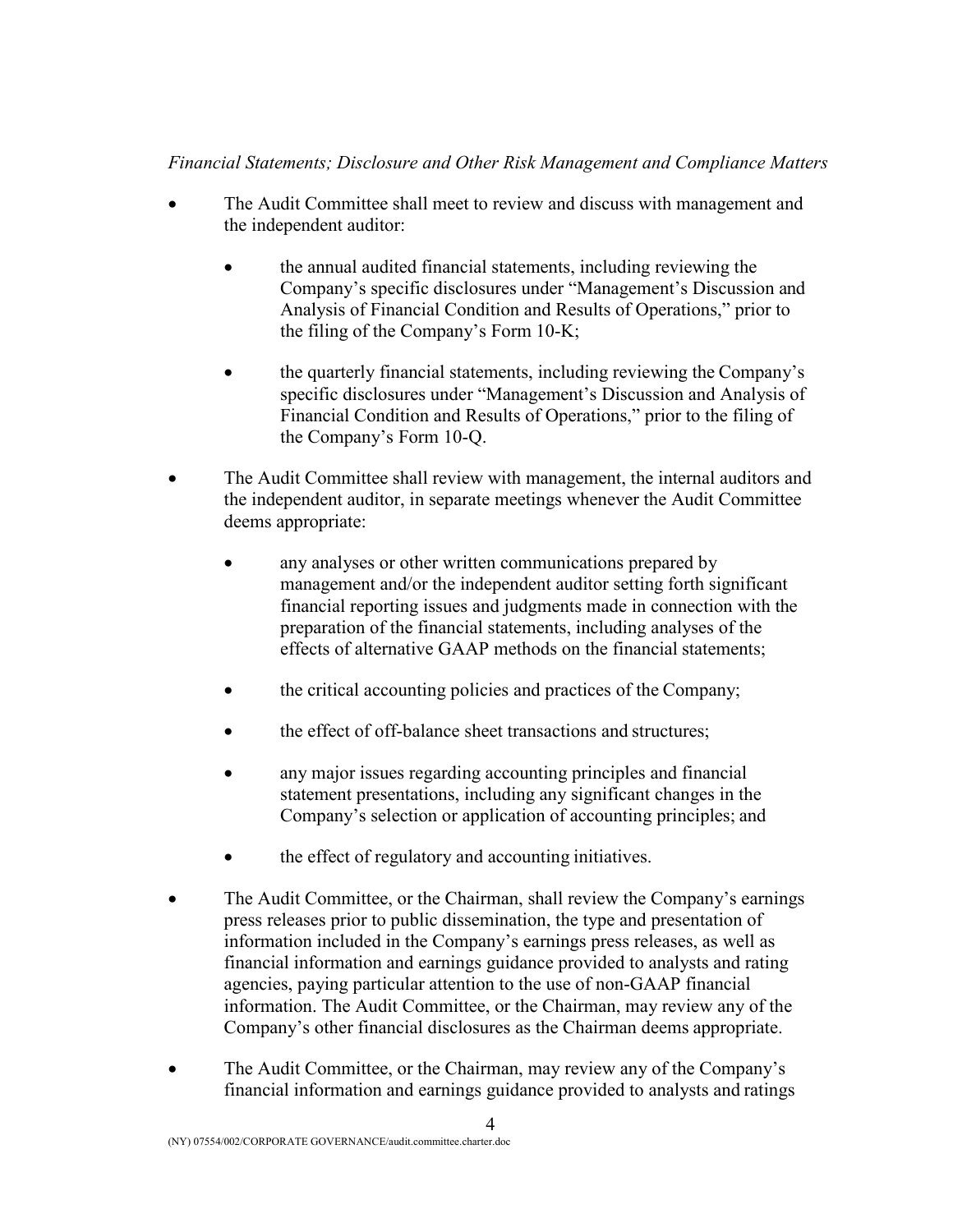agencies and any of the Company's other financial disclosures, such as earnings press releases, as the Chairman deems appropriate.

- The Audit Committee shall, in conjunction with the Chief Executive Officer ("CEO") and Chief Financial Officer of the Company, review the Company's disclosure controls and procedures and internal control over financial reporting. The review of internal control over financial reporting shall include whether there are any significant deficiencies and material weaknesses in the design or operation of internal control over financial reporting which are reasonably likely to affect the Company's ability to record, process, summarize and report financial information and any fraud involving management or other employees with a significant role in internal control over financial reporting. The Audit Committee shall also review any special audit steps adopted in light of material control deficiencies.
- The Audit Committee shall review and discuss with the independent auditor any audit problems or difficulties and management's response thereto, including those matters required to be discussed with the Audit Committee by the auditor pursuant to established auditing standards, as amended, such as:
	- any restrictions on the scope of the independent auditor's activities or on access to requested information;
	- any accounting adjustments that were noted or proposed by the auditor but were "passed" (as immaterial or otherwise);
	- any communications between the audit team and the audit firm's national office regarding auditing or accounting issues presented by the engagement;
	- any management or internal control letter issued, or proposed to be issued, by the auditor; and
	- any significant disagreements between management and the independent auditor.
- In connection with its oversight responsibilities, the Audit Committee shall be directly responsible for the resolution of disagreements between management and the auditor regarding the Company's financial reporting.
- The Audit Committee shall review the Company's policies and practices with respect to risk assessment and risk management, including discussing with management the Company's major financial risk exposures and the steps that have been taken to monitor and control such exposures.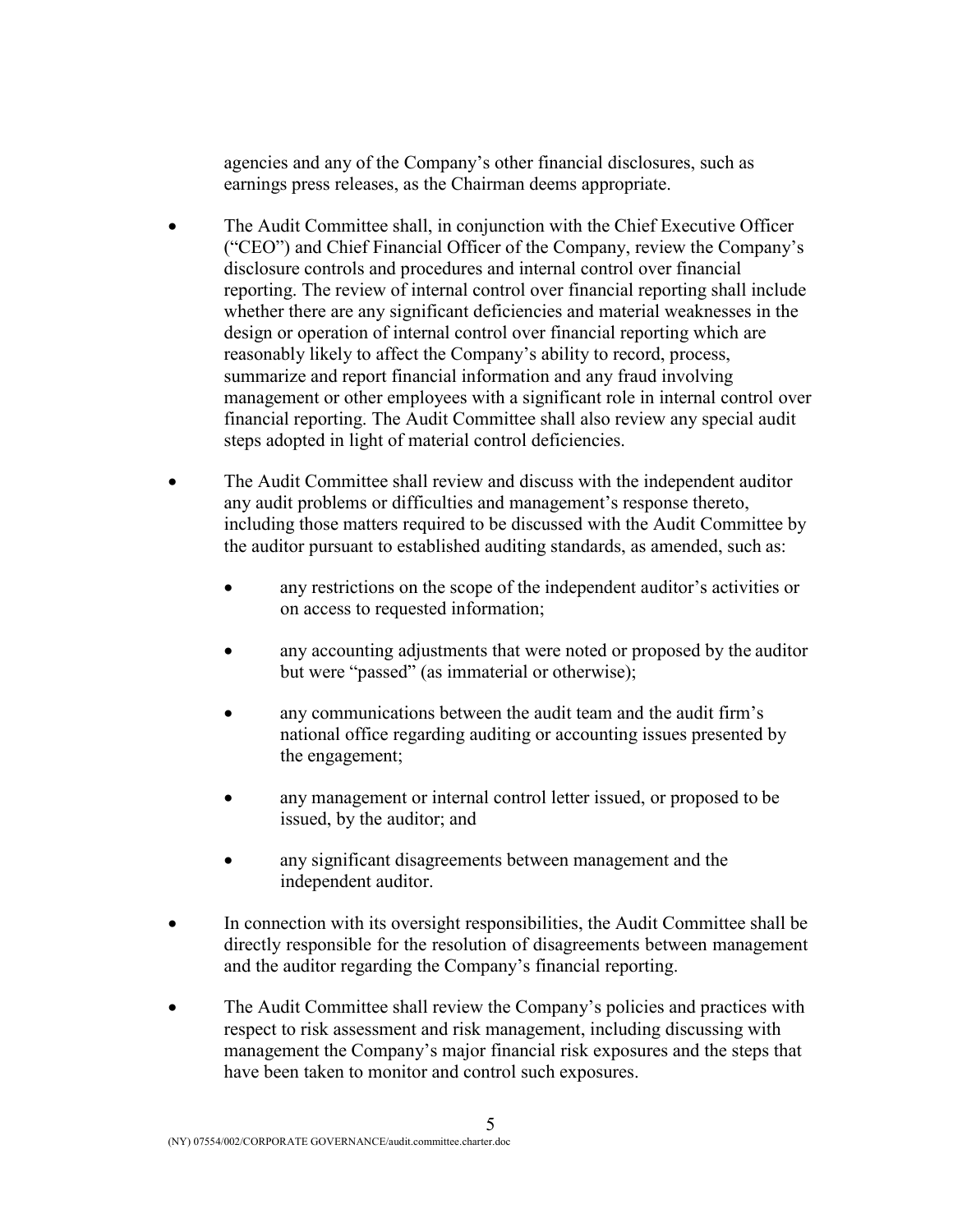- The Audit Committee shall establish procedures for:
	- the receipt, retention and treatment of complaints received by the Company regarding accounting, internal accounting controls or auditing matters, and
	- the confidential, anonymous submission by employees of the Company of concerns regarding questionable accounting or auditing matters.
- The Audit Committee shall prepare the Audit Committee report that the Securities and Exchange Commission rules require to be included in the Company's annual proxy statement.
- The Audit Committee shall review the Company's compliance with laws and regulations, including major legal and regulatory initiatives. The Audit Committee shall also review any major litigation or investigations against the Company that may have a material impact on the Company's financial statements. The Audit Committee shall meet and discuss these matters with management and others as appropriate, including the General Counsel and the Chief Compliance Officer.

# *Reporting to the Board*

- The Audit Committee shall report to the Board periodically. This report shall include a review of any issues that arise with respect to the quality or integrity of the Company's financial statements, the Company's compliance with legal or regulatory requirements, the independence and performance of the Company's independent auditor, the performance of the internal audit function and any other matters that the Audit Committee deems appropriate or is requested to include by the Board.
- At least annually, the Audit Committee shall evaluate its own performance and report to the Board on such evaluation.
- The Audit Committee shall periodically review and assess the adequacy of this charter and recommend any proposed changes to the Board.

# **Authority and Delegations**

The Audit Committee is authorized (without seeking Board approval) to retain special legal, accounting or other advisors and may request any officer or employee of the Company or the Company's outside counsel or independent auditor to meet swith any members of, or advisors to, the Audit Committee.